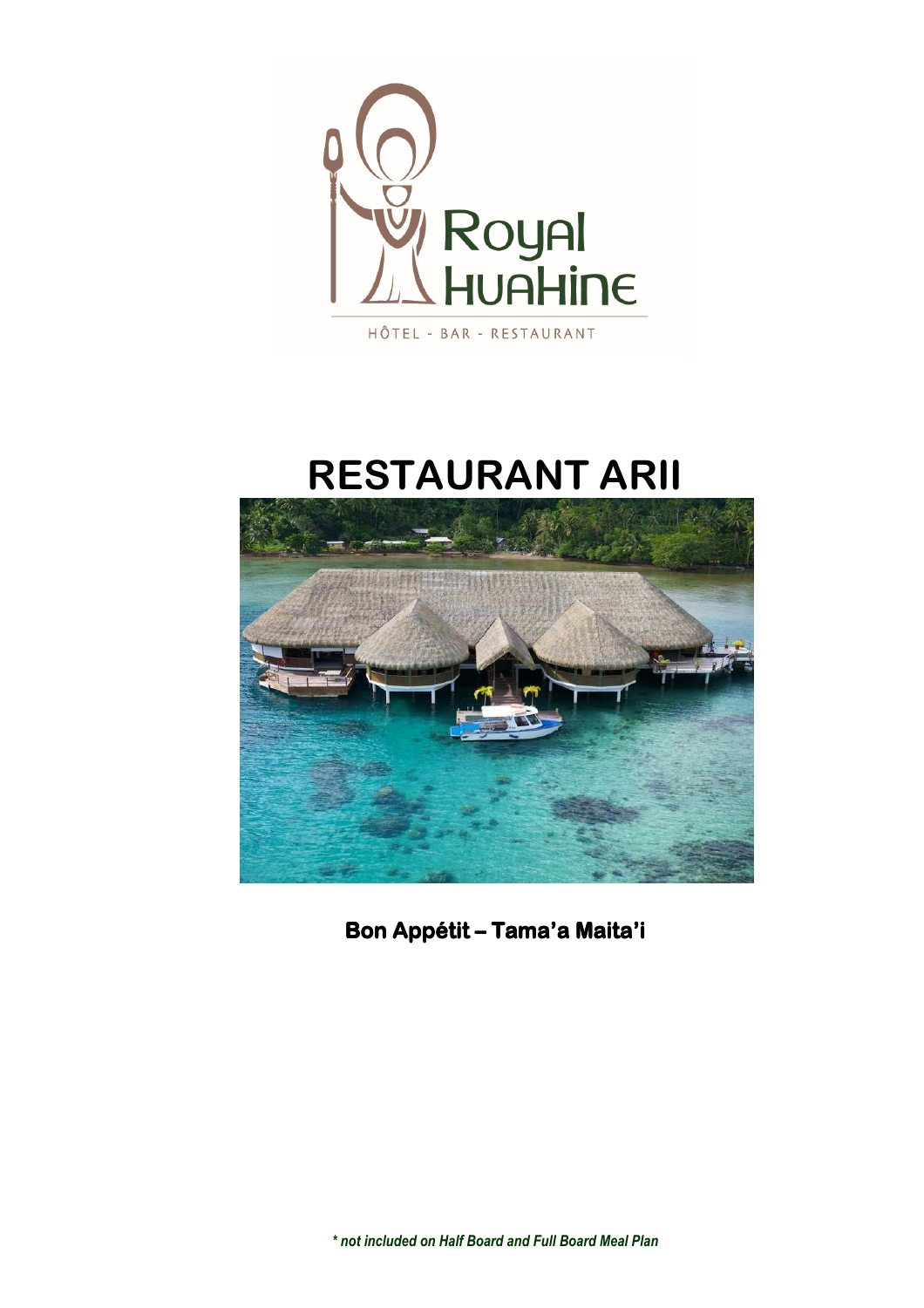## **NOS ENTREES- APPETIZERS**

| SOUPE DE LEGUMES DU JOUR, TOASTS GRILLES ET FROMAGE RAPE 1 100 cfp<br>Vegetable soup of the day, grilled toasts and cheese                                        |                         |
|-------------------------------------------------------------------------------------------------------------------------------------------------------------------|-------------------------|
| <b>SASHIMI DE THON, SAUCE AU GINGEMBRE</b><br>Tuna sashimi with ginger sauce                                                                                      | 1900 cfp                |
| <b>CARPACCIO DE THON, HUILE D'OLIVE ET BASILIC</b><br>Tuna carpaccio with basil and olive oil                                                                     | 2 100 cfp $*$           |
| TARTARE DE THON, PAPAYE ET CREME ACIDULEE<br>Tuna tartar with diced papaya topped with sour cream                                                                 | 1900 cfp                |
| <b>POISSON CRU</b><br>Raw tuna fish marinated with lime juice and fresh coconut milk                                                                              | 1900 cfp                |
| SALADE GOURMANDE aux gésiers confits et magret fumé maison 2 100 cfp<br>Gourmet salad with homemade smoked duck breast and confit duck gizzards                   |                         |
| SALADE DU PACIFIQUE déglacée au vinaigre Balsamique<br>Salad of the pacific with shrimps, fish, cabbage, carrot, tomato deglazed<br>With balsamic vinegar         | $2300$ cfp <sup>*</sup> |
| LE CROUSTILLANT DE CHEVRE CHAUD, Pommes à la cannelle<br>et miel de Huahine<br>Crispy pastry filled with goat cheese, apple cinnamon and Huahine honey            | 1 900 cfp               |
| LE CROQUANT DE CREVETTES DE TAHITI au curry et lait de coco,<br>Julienne de légumes<br>Curry crispy local shrimps with fresh coconut milk and julienne vegetables | 2 300 cfp               |



を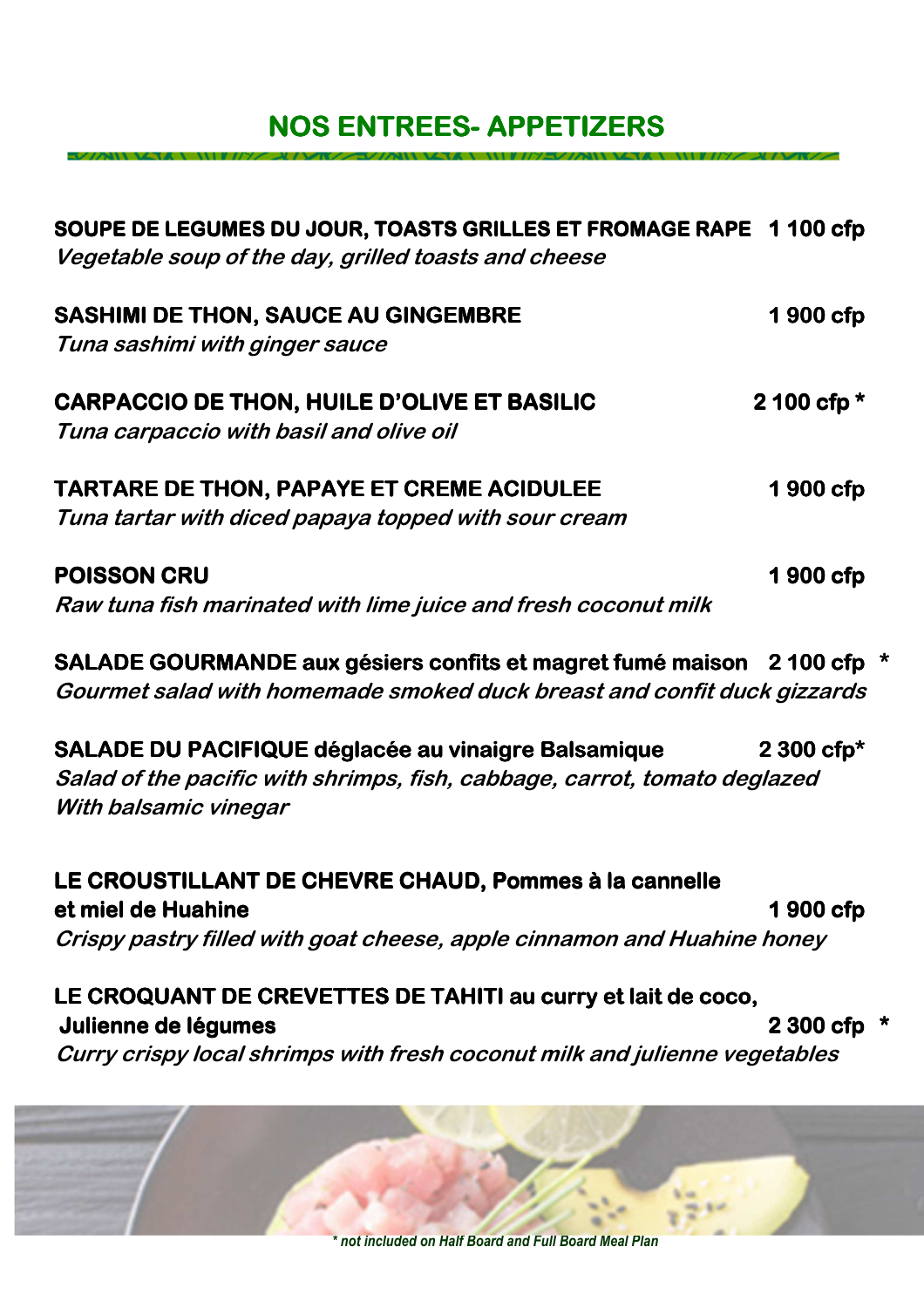### **NOS POISSONS – SEAFOOD SPECIALITIES**

**PAVE DE MAHI MAHI en écailles de Fei, sauce Banane et Pota 2500 cfp Mahi mahi steak in "Fei" crust with banana and "pota" sauce** 

**POISSON DU LAGON DU JOUR, Risotto aux légumes, beurre blanc citronné comme comme de la comme de la comme de la comme de la comme de la comme de la comme de la comme de la comme de la comme de la comme de la comme de la comme de la comme de la comme de la comme de la c Fish of the day served with vegetable risotto and lime butter sauce** 

## **TRANCHE DE THON EN CHAUD FROID, Sauce au Rea Tahiti, Risotto aux Champignons Champignons 2200 cfp**

**Sliced seared tuna served with mushroom risotto and Tahitian ginger sauce** 

**THAZARD PANE A LA NOIX DE COCO, sauce Vanille et Riz parfumé au Jasmin 2300 cfp 12300 cfp Thazard in a coconut crust served with white rice and vanilla sauce** 

#### **RAVIOLES FONDANTES ET CROUSTILLANTES DE CREVETTES ET PAPAYE, julienne de légumes**<br> **12400 cfpc**

**Mixed tender and crusty local shrimp and papaya ravioli served with julienne vegetables** 

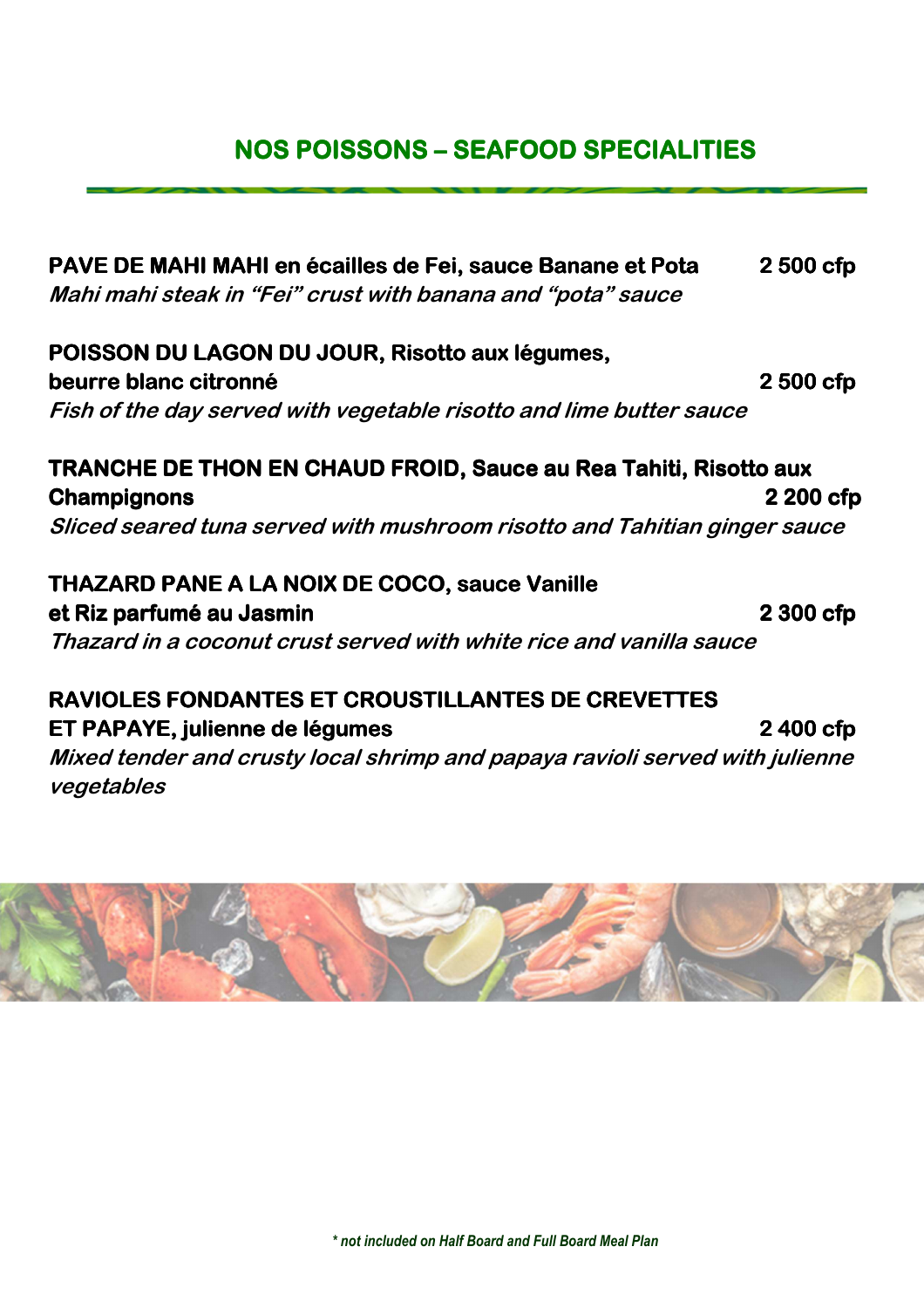## **NOS VIANDES - MEAT SELECTION**

| <b>GIGOTIN DE VOLAILLE FARCI AU FAFA comme au Fenua</b>                      | 2400 cfp      |
|------------------------------------------------------------------------------|---------------|
| Chicken breast stuffed with local spinach served with a curried coconut milk |               |
| sauce                                                                        |               |
| <b>EMINCE DE MAGRET DE CANARD, PUREE DE PATATE DOUCE,</b>                    |               |
| légumes sautés et sauce papaye                                               | 2 600 cfp $*$ |
| Sliced baked duck breast served with mashed sweet potatoes, mixed fried      |               |
| vegetables and papaya sauce                                                  |               |
| <b>ENTRECOTE DE BŒUF GRILLEE, jus corsé au Thym pièce de 250 g</b>           | 2 500 cfp     |
| <b>Grilled sirloin steak with Thyme sauce</b>                                |               |
| <b>CARRE D'AGNEAU ROTI EN CROUTE DE TARO</b>                                 | 3 900 cfp $*$ |
| Roasted lamb in a Taro crust                                                 |               |
| <b>TARTARE DE BOEUF</b>                                                      | 1 900 cfp     |
| Raw beef tartar                                                              |               |

| <b>ACCOMPAGNEMENTS en supplément</b> |  |
|--------------------------------------|--|
|--------------------------------------|--|

| <b>RIZ BLANC - Rice</b>                           | $250$ cfp      |
|---------------------------------------------------|----------------|
| <b>PATES</b> - <i>Pasta</i>                       | <b>500 cfp</b> |
| <b>POMMES ALLUMETTES FRITES - French fries</b>    | 500 cfp        |
| <b>POELEE DE LEGUMES - Mixed fried vegetables</b> | 600 cfp        |
| <b>GRATIN DAUPHINOIS – Potatoes Gratin</b>        | 500 cfp        |



\* not included on Half Board and Full Board Meal Plan